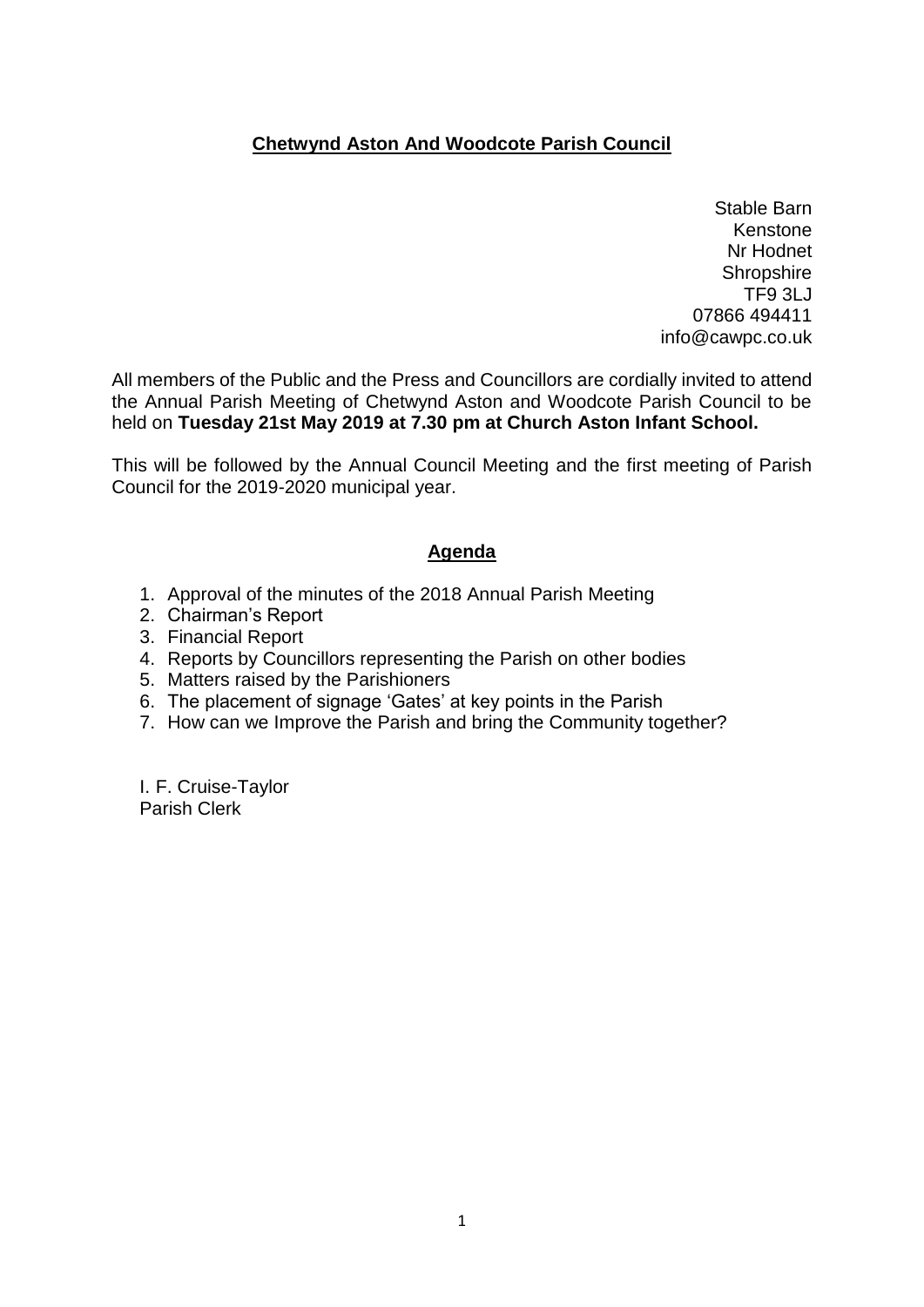## **Chetwynd Aston And Woodcote Parish Council**

Stable Barn Kenstone Nr Hodnet **Shropshire** TF9 3LJ 07866 494411 info@cawpc.co.uk

Dear Councillors,

You are duly summonsed to attend the Annual Council of Chetwynd Aston & Woodcote Parish Council to be held on **Tuesday 21st May 2019 at Church Aston Infant School. This will take place immediately after the Annual Parish Meeting which starts at 7.30 pm.**

## **Agenda**

- 1. Apologies
- 2. Disclosure of personal interests
- 3. To agree the minutes of the Annual Council meeting held on 23<sup>rd</sup> May 2018
- 4. To agree the minutes of the Parish Council meeting held on 13<sup>th</sup> March 2019
- 5. Matters arising from meeting held on 13<sup>th</sup> March 2019
- 6. Annual Accounts
- 7. Declarations of Office
- 8. Election of Chairman
- 9. Election of Vice-Chairman
- 10.Election of WAC Delegate
- 11.Election of NRP Representative
- 12.Election of Representative on Innovation Park Implementation Group
- 13.Election of Emergency Officer
- 14.Election of Delegate for Church Aston and Chetwynd Aston Village Hall
- 15.Co-option of Parish Councillor
- 16.Cheque Signatories to consider and agree a replacement for Cllr Maurice Jones
- 17.Correspondence
	- i. Request for donation to Severn Hospice (Cllr Ann Kinnish)
	- ii. Request for donation to Shropshire Playing Fields Association
	- iii. Payroll services change of arrangements
	- iv. Email from Cllr Amanda Mattison regarding two highways matters
	- v. West Mercia Safer Roads Fund grant award
- 18.To agree Payments

| Payee                     | cheque | amount Law |                           |
|---------------------------|--------|------------|---------------------------|
| Room Hire CAIS            | 100107 |            | £ 17.00 LGA 1972 s134(4)  |
| SC March payroll          | $OL^*$ |            | £ 119.00 LGA 1972 s112(2) |
| Room Hire CAIS            | 109    |            | £ 12.50 LGA 1972 s134(4)  |
| Cartridges (IFCT Expense) | OL.    |            | £ 29.98 LGA 1972 s111     |
| SALC annual fee           | OL.    |            | £ 217.16 LGA 1972 2143    |